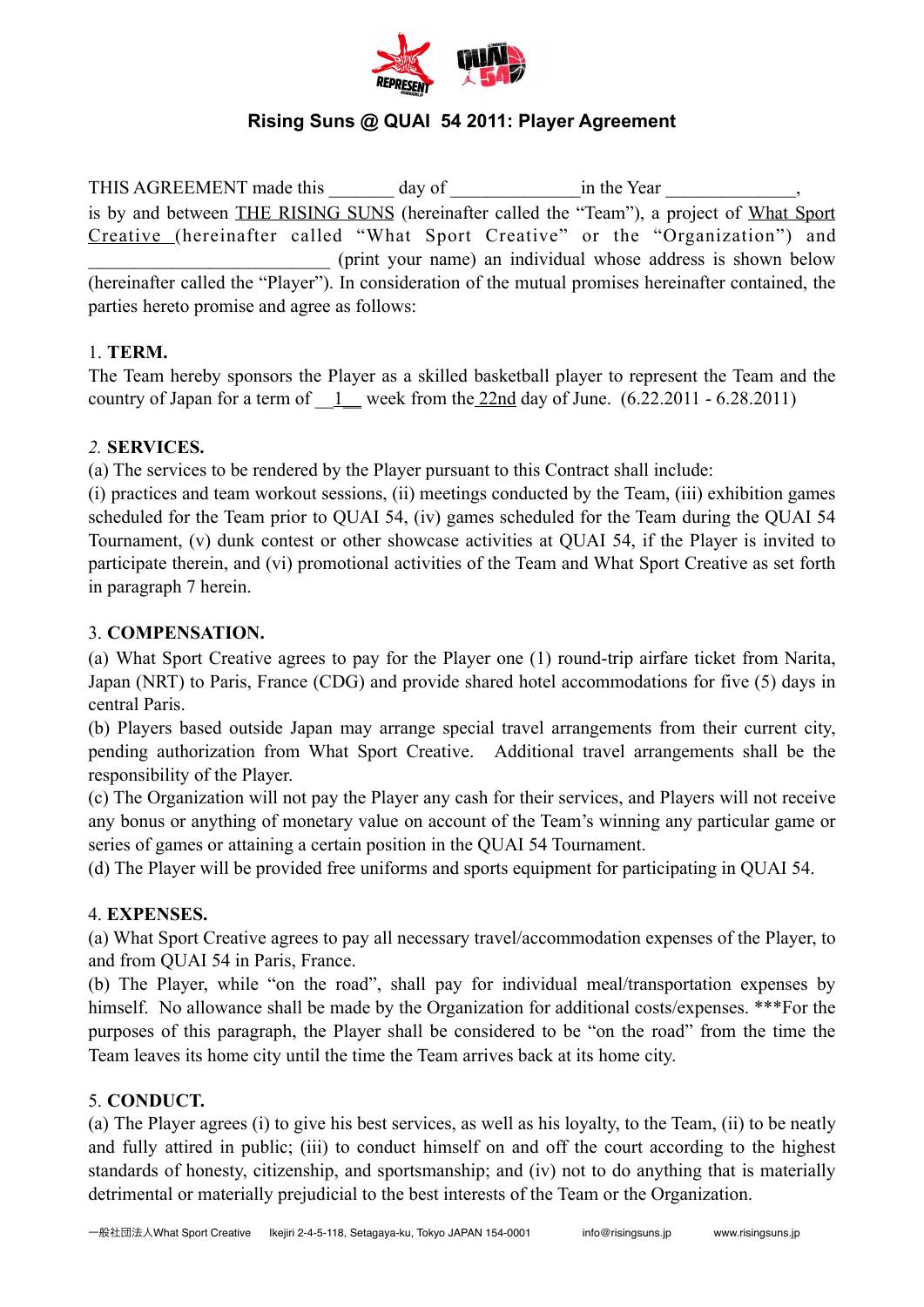(b) For any violation of Team rules, any breach of any provision of this Contract, or for any conduct impairing the faithful and thorough discharge of the duties incumbent upon the Player, the Team may reasonably impose penalties and/or vote to remove the Player from the Team.

(c) The Player acknowledges that the Organization's Director (Jason Hutson) is empowered to make final decisions about Player removal for the sake of the team.

(d) When the Player is asked to leave the Team, he shall be given notice in writing, stating the reasons therefor.

### 6. **PHYSICAL CONDITION.**

(a) The Player agrees to report at the time and place fixed by the Team in good physical condition and to keep himself throughout the training camp and QUAI 54 Tournament in good physical condition.

(b) If the Player, in the judgment of the Team's physician, is not in good physical condition at the date of the Team's departure for Paris (06.22.2011), the Team shall have the right to disqualify such Player from the trip to QUAI 54, in the judgment of the Team's fitness trainer Akihiro Sakai (or Team organizer Jason Hutson). In the event of such disqualification, Compensation in the form of airfare and hotel accommodations will be withheld.

(c) If, during the term of this Contract, the Player is injured as a direct result of participating in any basketball practice or game played for the Team, the Team will not be held responsible to pay for the Player's hospitalization and medical expenses (including doctor's bills).

(d) Player insurance will be provided by the QUAI 54 tournament for all members of the Team, free of charge.

(d) The Player agrees to provide to the Team's coach, trainer, or physician prompt notice of any injury, illness, or medical condition suffered by him that is likely to affect adversely the Player's ability to render the services required under this Contract, including the time, place, cause, and nature of such injury, illness, or condition.

# 7. **PROMOTIONAL ACTIVITIES.**

(a) The Player agrees to allow the Team or the Organization to take pictures of the Player, alone or together with others, for still photographs, motion pictures, or television, at such times as the Team or the Organization may designate. No matter by whom taken, such pictures may be used in any manner desired by either the Team or the Organization for publicity or promotional purposes. The rights in any such pictures taken by the Team or by the Organization shall belong to the Team or to the Organization, as their interests may appear.

(b) Upon request, the Player shall consent to and make himself available for interviews by representatives of the media conducted at reasonable times.

(c) The Player agrees to participate, upon request, in all other reasonable promotional/fundraising activities of the Team and What Sport Creative. For each such promotional appearance made on behalf of a local/commercial sponsor of the Team, the Organization agrees to use those funds directly for the funding of the Team's trip to QUAI 54.

# **8. TERMINATION.**

(a) The Team may terminate this Contract upon written notice to the Player if the Player shall: (i) at any time, fail, refuse, or neglect to conform his personal conduct to standards of good citizenship, good moral character (defined here to mean not engaging in acts of moral turpitude, whether or not such acts would constitute a crime), and good sportsmanship, to keep himself in first class physical condition, or to obey the Team's training rules.